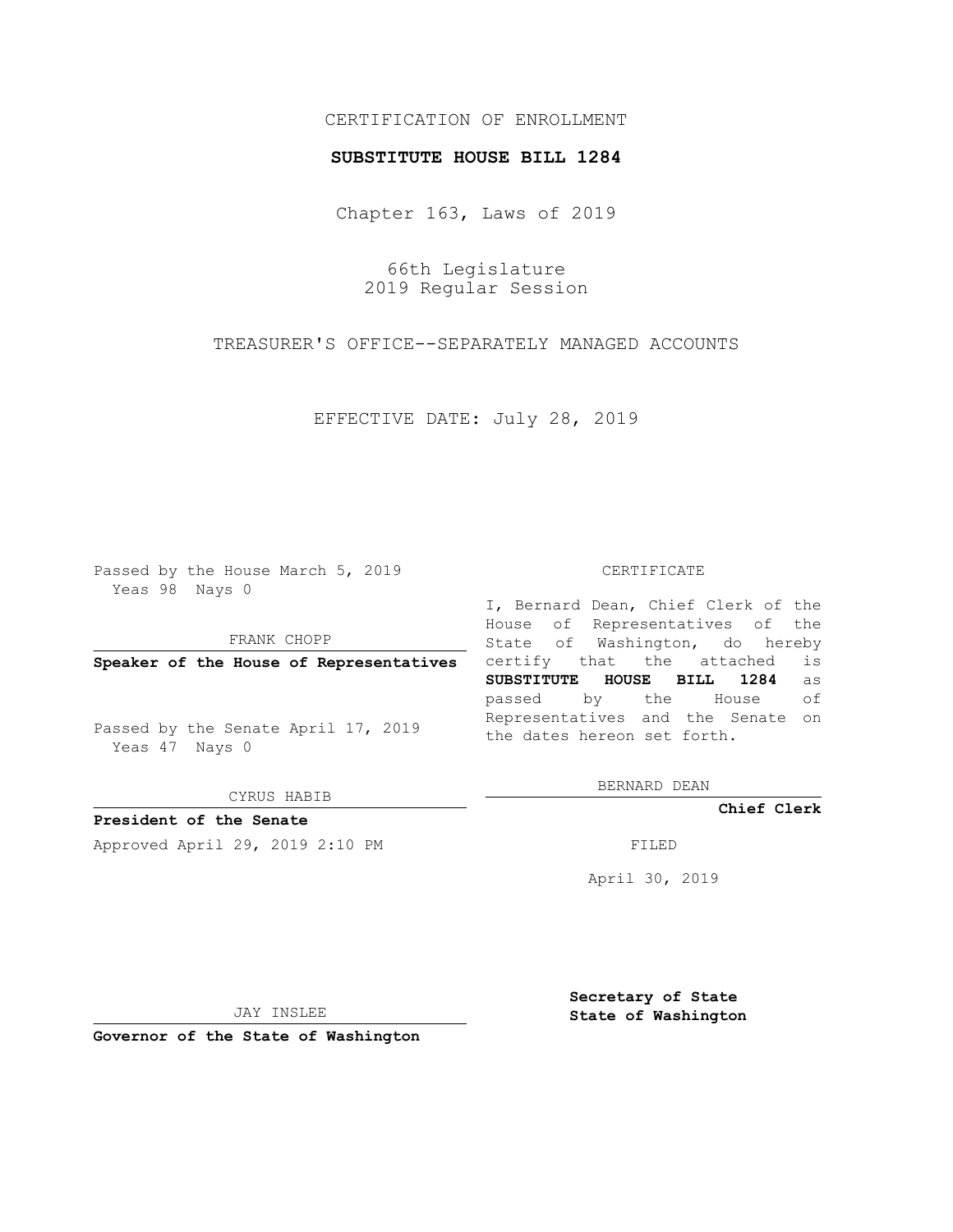### **SUBSTITUTE HOUSE BILL 1284**

Passed Legislature - 2019 Regular Session

### **State of Washington 66th Legislature 2019 Regular Session**

**By** House State Government & Tribal Relations (originally sponsored by Representatives Vick, Kirby, Reeves, Volz, Kilduff, Ryu, Stanford, Dolan, Frame, and Jinkins; by request of State Treasurer)

READ FIRST TIME 02/13/19.

 AN ACT Relating to creating the capacity for the state treasurer's office to provide separately managed investment portfolios to eligible governmental entities; amending RCW 43.250.020 and 43.250.030; and adding new sections to chapter 43.250 RCW.

BE IT ENACTED BY THE LEGISLATURE OF THE STATE OF WASHINGTON:

 **Sec. 1.** RCW 43.250.020 and 2016 c 152 s 19 are each amended to 7 read as follows:

 Unless the context clearly requires otherwise, the definitions in 9 this section shall apply throughout this chapter.

 (1) "Authorized tribal official" means any officer or employee of a qualifying federally recognized tribe who has been expressly designated by tribal constitution, ordinance, or resolution as the officer having the authority to invest the funds of the qualifying federally recognized tribe or federally recognized political 15 subdivisions thereof.

 (2) "Eligible governmental entity" means any county, city, town, municipal corporation, quasi-municipal corporation, public corporation, political subdivision, or special purpose taxing district in the state, an instrumentality of any of the foregoing governmental entities created under chapter 39.34 RCW, any agency of state government, any entity issuing or executing and delivering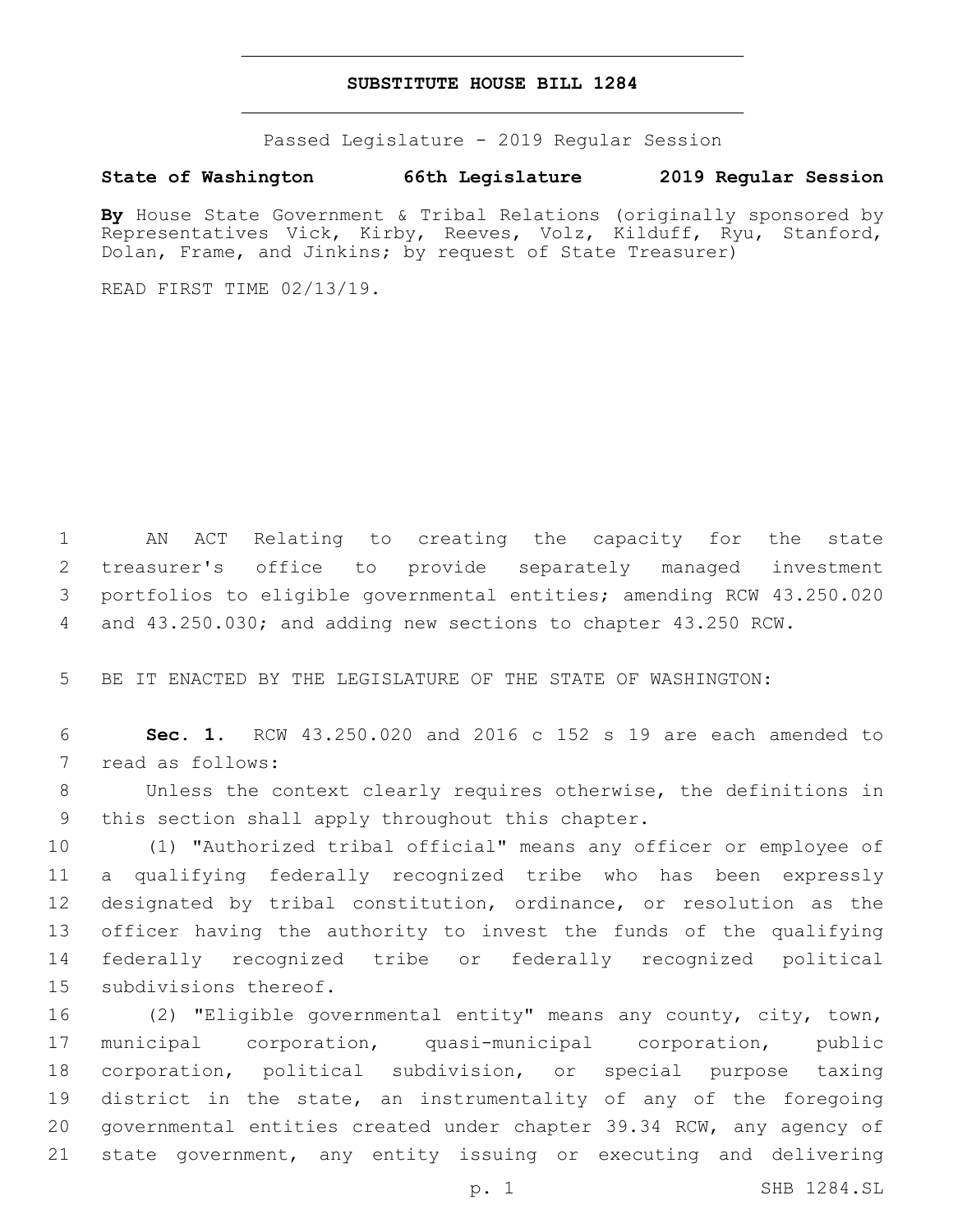bonds or certificates of participation with respect to financing contracts approved by the state finance committee under RCW 39.94.040, and any qualifying federally recognized tribe or federally 4 recognized political subdivisions thereof.

 (3) "Financial officer" means the board-appointed treasurer of a community or technical college district, the state board for community and technical colleges, or a public four-year institution 8 of higher education.

# (4) "Funds" means:9

 (a) Funds of an eligible governmental entity under the control of or in the custody of any government finance official or local funds, as defined by the office of financial management publication "Policies, Regulations and Procedures," under the control of or in the custody of a financial officer by virtue of the official's 15 authority that are not immediately required to meet current demands; 16 and

 (b) Tribal funds under the control of or in the custody of any qualifying federally recognized tribe or federally recognized political subdivisions thereof, where the tribe warrants that the use or disposition of the funds are either not subject to, or are used and deposited with federal approval, and where the tribe warrants that the funds are not immediately required to meet current demands.

 (5) "Government finance official" means any officer or employee of an eligible governmental entity who has been designated by statute 25 or by local charter, ordinance, resolution, or other appropriate official action, as the officer having the authority to invest the funds of the eligible governmental entity. However, the county treasurer shall be deemed the only government finance official for all public agencies for which the county treasurer has exclusive 30 statutory authority to invest the funds thereof.

 (6) "Public funds investment account" or "investment pool" means the aggregate of all funds as defined in subsection (4) of this section that are placed in the custody of the state treasurer for 34 pooled investment and reinvestment.

 (7) "Qualifying federally recognized tribe or federally recognized political subdivisions thereof" means any federally recognized tribe, located in the state of Washington, authorized and empowered by its constitution or ordinance to invest its surplus funds pursuant to this section, and whose authorized tribal official has executed a deposit agreement with the office of the treasurer.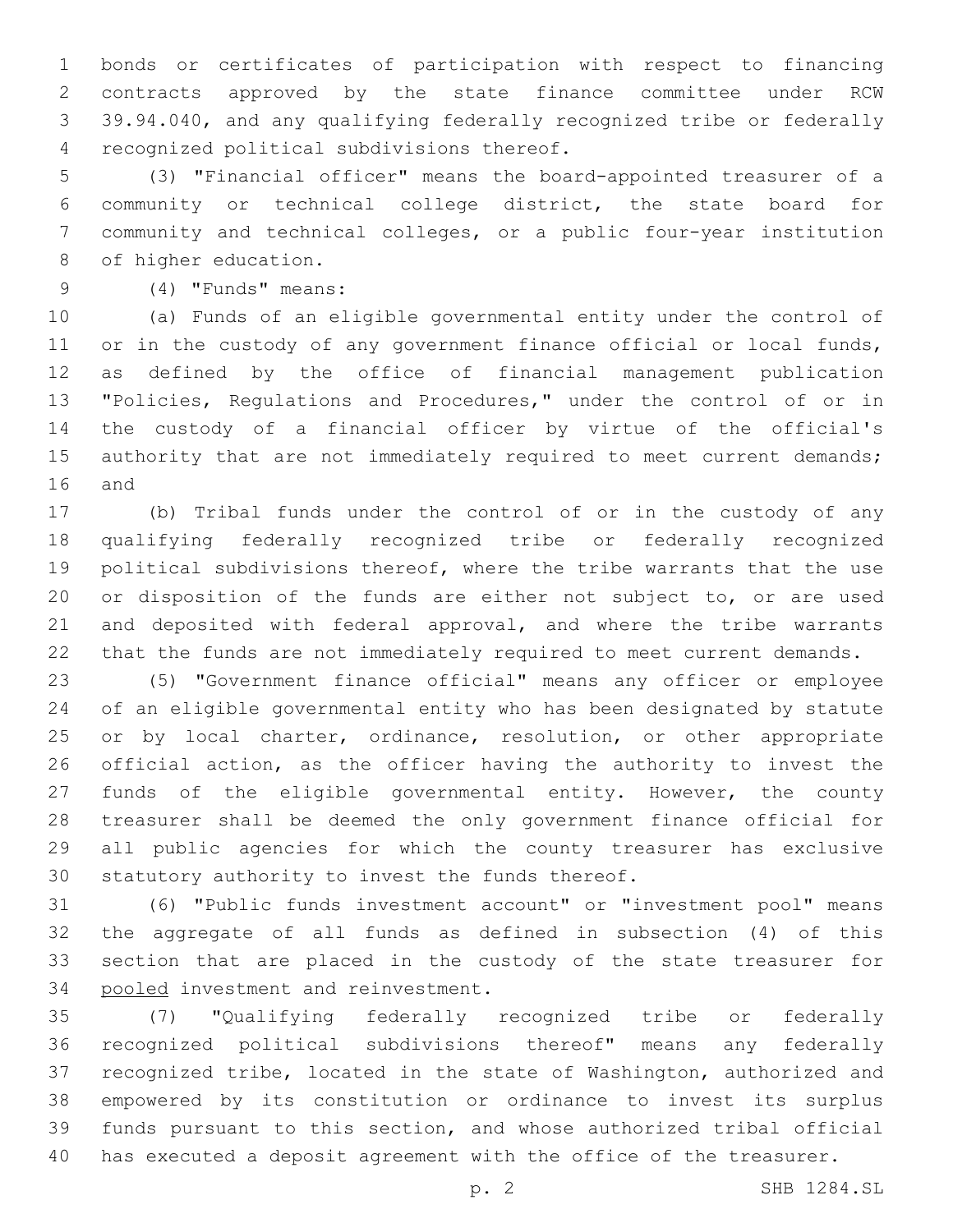(8) "Separately managed accounts" means both the separately managed public funds investment account and the separately managed state agency investment account. (9) "Separately managed public funds investment account" means 5 the aggregate of all funds defined in subsection (4) of this section, except those that are remitted by state agencies, that are placed in the custody of the state treasurer for investment and reinvestment in separate portfolios. (10) "Separately managed state agency investment account" means the aggregate of all funds defined in subsection (4) of this section 11 that are remitted by state agencies and that are placed in the custody of the state treasurer for investment and reinvestment in

separate portfolios.

 **Sec. 2.** RCW 43.250.030 and 1991 sp.s. c 13 s 86 are each amended 15 to read as follows:

 There is created a trust fund to be known as the public funds investment account. The account is to be separately accounted for and 18 invested by the state treasurer. All moneys remitted for pooled 19 investment under this chapter shall be deposited in this account. All earnings on any balances in the public funds investment account, less moneys for administration pursuant to RCW 43.250.060, shall be 22 credited to the public funds investment account.

 NEW SECTION. **Sec. 3.** If the office of the state treasurer enters into an agreement with an eligible governmental entity for a separately managed account, the agreement must provide for service charges at rates to allow for operation of the program at no cost to the state and for accumulation of reserves the state treasurer deems necessary for the prudent management of the separately managed account. The agreement must at minimum include the payment for services, time periods for investments, and provisions for orderly withdrawal of funds. The state treasurer may promulgate such rules as are deemed necessary for the efficient operation of the separately managed account.

 NEW SECTION. **Sec. 4.** There is created a trust fund to be known as the separately managed public funds investment account. The account is to be separately accounted for and invested by the state treasurer. All moneys remitted for investment in separate portfolios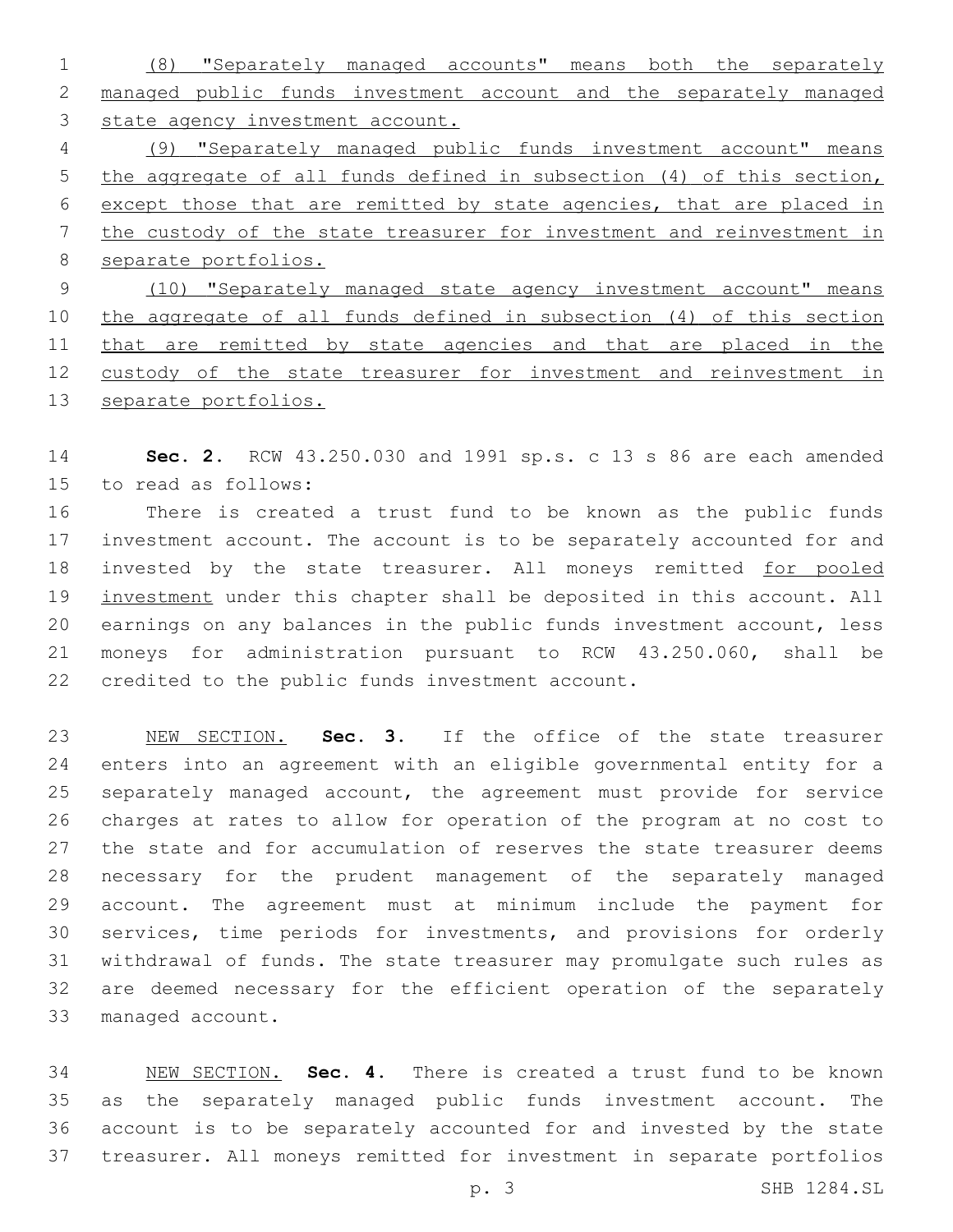under this chapter, except those remitted by state agencies, shall be deposited in this account. All earnings on any balances in the separately managed public funds investment account, less amounts charged by the office of the state treasurer, shall be credited to the separately managed public funds investment account.

 NEW SECTION. **Sec. 5.** There is created a trust fund to be known as the separately managed state agency investment account. The account is to be separately accounted for and invested by the state treasurer. All moneys remitted by state agencies for investment in separate portfolios under this chapter shall be deposited in this account. All earnings on any balances in the separately managed state 12 agency investment account, less amounts charged by the office of the 13 state treasurer, shall be credited to the separately managed state agency investment account.

 NEW SECTION. **Sec. 6.** A separately managed state treasurer's service account is created in the custody of the state treasurer. The account is not subject to appropriation or allotment procedures. All moneys received from separately managed accounts for payment to the office of the state treasurer must be deposited into the separately managed state treasurer's service account. Expenditures from the separately managed state treasurer's service account may be made solely for the operation of the separately managed accounts investment program. Only the treasurer or the treasurer's designee may authorize expenditures from the separately managed state treasurer's service account.

 NEW SECTION. **Sec. 7.** Funds placed in separately managed accounts pursuant to agreements between the office of the state treasurer and eligible governmental entities shall be invested and reinvested by the state treasurer so as to effectively maximize the yield to the separately managed account portfolios. In investing and reinvesting moneys in the separately managed accounts and in acquiring, retaining, managing, and disposing of investments of the separately managed accounts, there shall be exercised the judgment and care under the circumstances then prevailing which persons of prudence, discretion, and intelligence exercise in the management of their own affairs, not in regard to speculation but in regard to the permanent disposition of the funds considering the probable income as